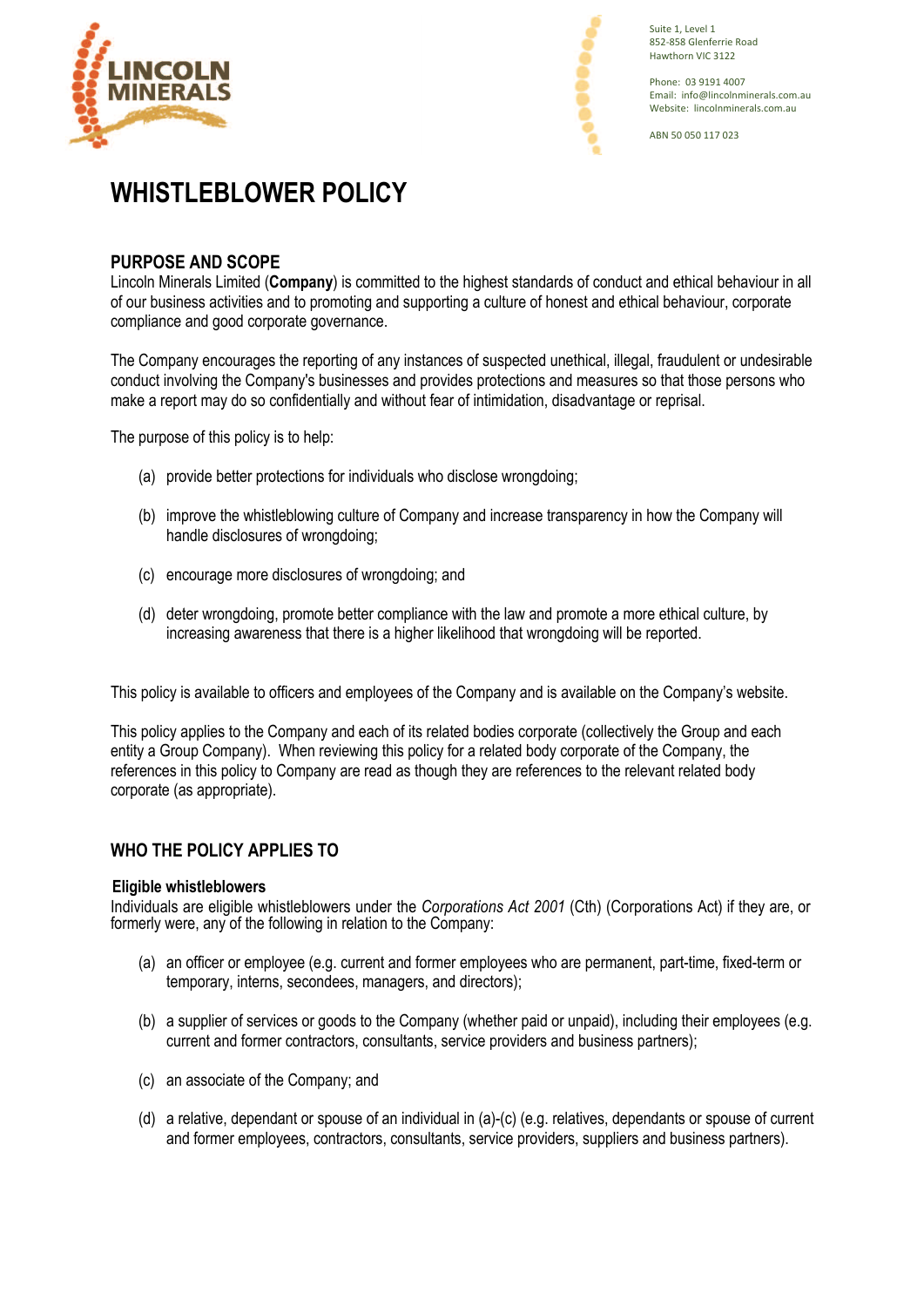#### **Persons who qualify for whistleblower protection**

A person qualifies for protection as a whistleblower under the Corporations Act if they are an eligible whistleblower (as set out above) in relation to the entity and:

- (a) they have made a disclosure of information relating to a 'disclosable matter' directly to an 'eligible recipient' or to ASIC, APRA or another Commonwealth body prescribed by regulation;
- (b) they have made a disclosure to a legal practitioner for the purposes of obtaining legal advice or legal representation about the operation of the whistleblower provisions in the Corporations Act; or
- (c) they have made an 'emergency disclosure' or 'public interest disclosure'.

## **MATTERS THE POLICY APPLIES TO**

#### **Disclosable matters**

'Disclosable matters' involve information that the discloser has reasonable grounds to suspect concerns:

- (a) misconduct (ie. fraud, negligence, breach of trust or breach of duty); or
- (b) an improper state of affairs or circumstances,

in relation to a Group Company, including in relation to its tax affairs.

'Disclosable matters' will also cover information where the discloser has reasonable grounds to suspect that the information indicates a Group Company (including its employees or officers) has engaged in conduct that:

- (a) constitutes an offence against, or a contravention of, a provision of any of the following:
	- (i) the Corporations Act;
	- (ii) the Australian Securities and Investments Commission Act 2001;
	- (iii) the Banking Act 1959;
	- (iv) the Financial Sector (Collection of Data) Act 2001;
	- (v) the Insurance Act 1973;
	- (vi) the Life Insurance Act 1995;
	- (vii) the National Consumer Credit Protection Act 2009;
	- (viii) the Superannuation Industry (Supervision) Act 1993;
	- (ix) an instrument made under any of the aforementioned Acts;
- (b) constitutes an offence against any other law of the Commonwealth that is punishable by imprisonment for a period of 12 months or more; or represents a danger to the public or the financial system.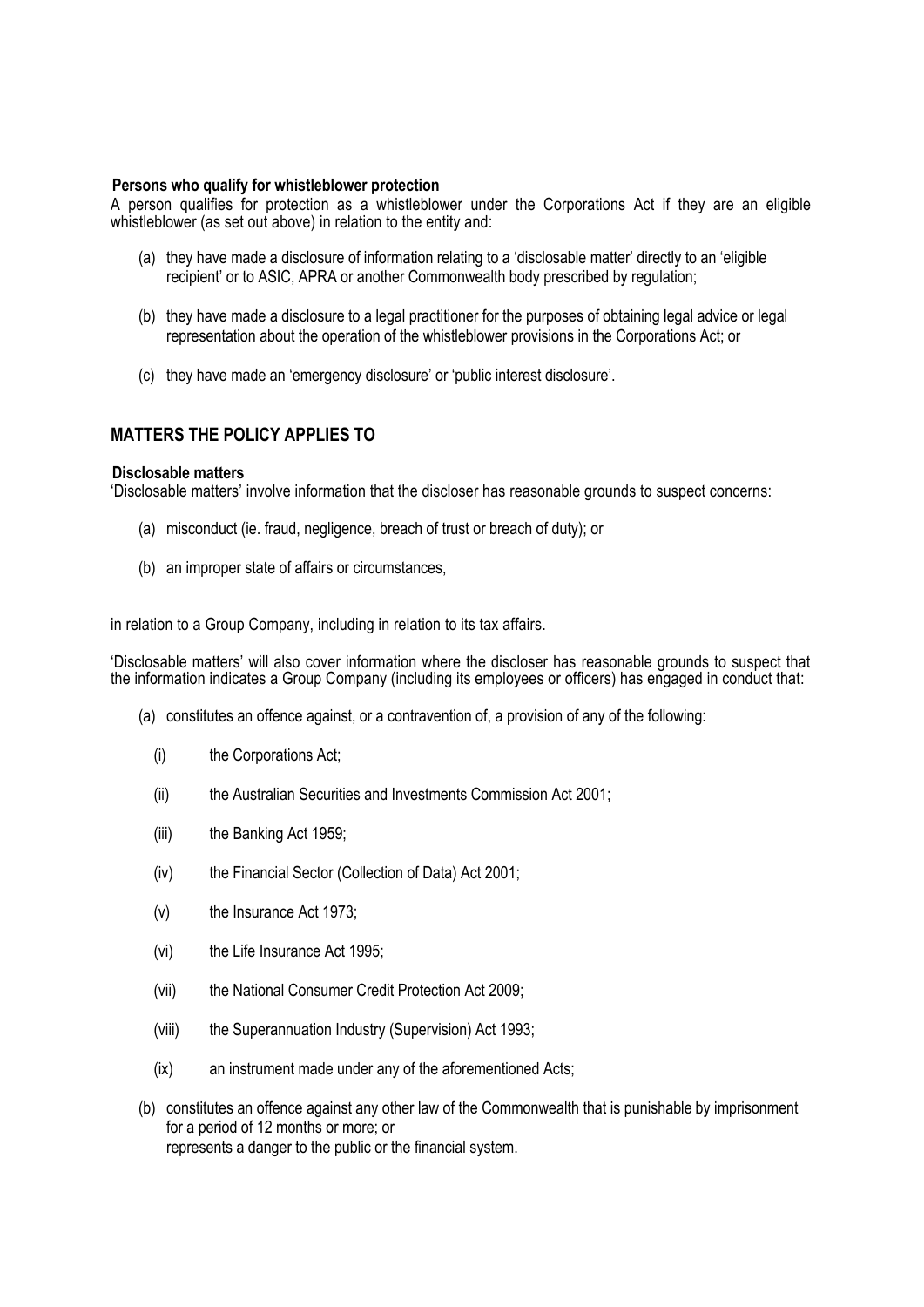(c) 'Reasonable grounds to suspect' involves an objective test of the reasonableness of a person's suspicion, meaning that a person's subjective state of mind will not be determinative.

Relevant examples of disclosable matters which relate to the Group might include the following:

- (a) fraud, money laundering or misappropriation of funds;
- (b) offering or accepting a bribe;
- (c) financial irregularities;
- (d) failure to comply with, or breach of, legal or regulatory requirements; and
- (e) engaging in or threatening to engage in detrimental conduct against a person who has made a disclosure under this policy or is believed or suspected to have made, or be planning to make, such a disclosure.

Disclosable matters include conduct that may not involve a contravention of a particular law. Information that indicates a significant risk to public safety or the stability of, or confidence in, the financial system is also a disclosable matter, even if it does not involve a breach of a particular law.

#### **Personal work-related grievances**

Disclosures relating solely to personal work-related grievances do not qualify for whistleblower protection under the Corporations Act. Personal work-related grievances are those that relate to the discloser's current or former employment with a Group Company and have, or tend to have, implications for the discloser personally, but do not:

- (a) have any other significant implications for the Group Company (or another Group Company); or
- (b) relate to any conduct, or alleged conduct, about a disclosable matter

Examples of such grievances include:

- (a) an interpersonal conflict between the discloser and another employee;
- (b) a decision that does not involve a breach of workplace laws;
- (c) a decision about the engagement, transfer or promotion of the discloser;
- (d) a decision about the terms and conditions of engagement of the discloser; or
- (e) a decision to suspend or terminate the engagement or employment of the discloser, or otherwise to discipline the discloser.

However, a personal work-related grievance may still qualify for whistleblower protection if:

(a) it includes information about misconduct, or information about misconduct includes or is accompanied by a personal work-related grievance (mixed report);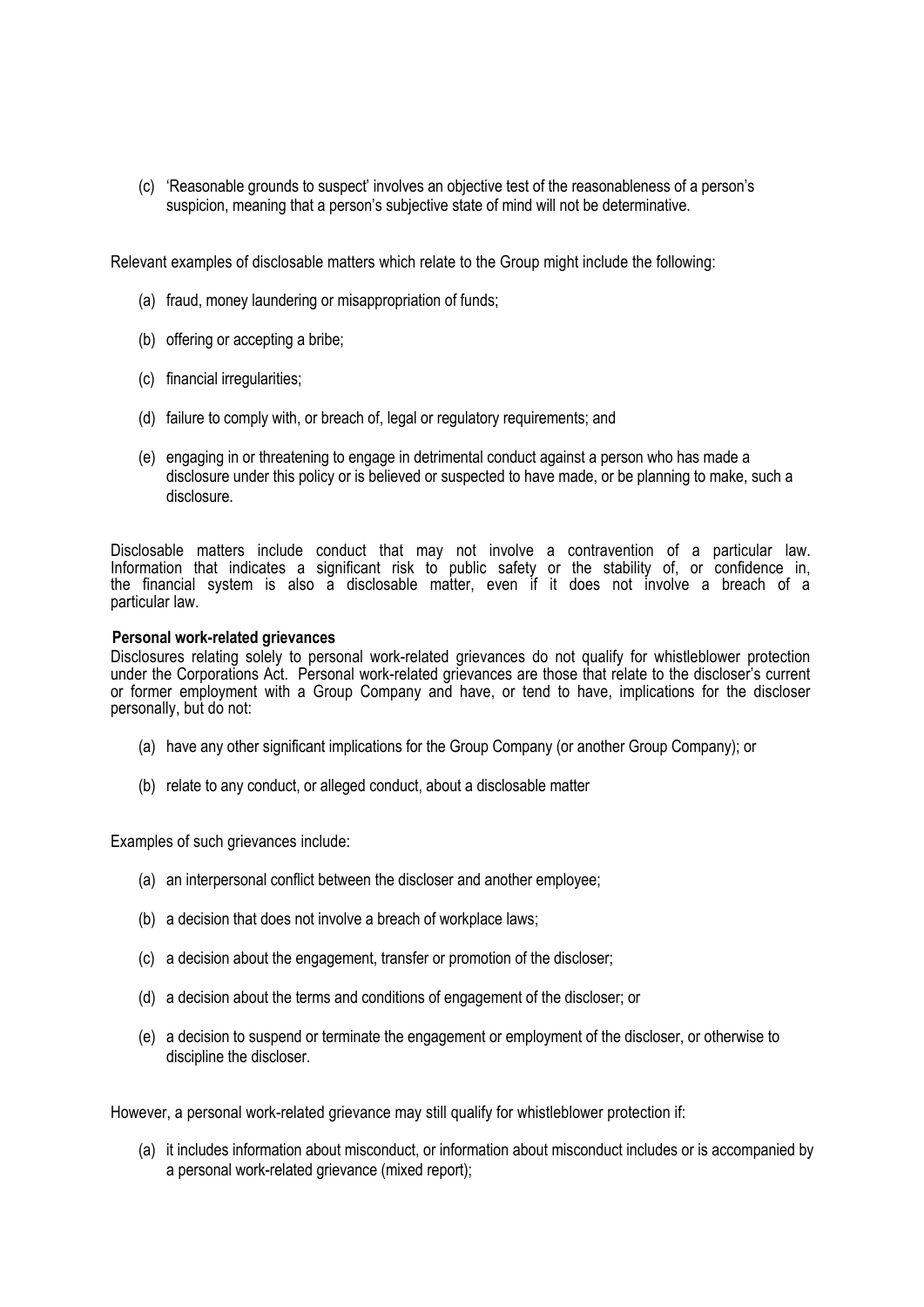- (b) the Group Company has breached employment or other laws punishable by imprisonment for a period of 12 months or more, engaged in conduct that represents a danger to the public, or the disclosure relates to information that suggests misconduct beyond the discloser's personal circumstances;
- (c) the discloser suffers from or is threatened with detriment for making a disclosure; or
- (d) the discloser seeks legal advice or legal representation about the operation of the whistleblower protections under the Corporations Act.

#### **WHO CAN RECEIVE A DISCLOSURE**

A discloser needs to make a disclosure directly to one of the entity's eligible recipients to be able to qualify for protection as a whistleblower under the Corporations Act (or the Taxation Administration Act, where relevant).

An eligible recipient in respect of a Group Company includes:

- (a) an officer or senior manager of any Group Company;
- (b) the Company's external auditor (or a member of that audit team)<sup>1</sup>
- (c) a person authorised by the Company to receive disclosures that may qualify for protection.

In addition, disclosures to a legal practitioner for the purposes of obtaining legal advice or legal representation in relation to the operation of the whistleblower provisions in the Corporations Act are protected (even in the event that the legal practitioner concludes that a disclosure does not relate to a 'disclosable matter').

Also, disclosures of information relating to disclosable matters can be made to ASIC, APRA or the ATO and qualify for protection under the Corporations Act.

#### *Authorised persons and how to make a disclosure to them*

For the purposes of this policy to ensure appropriate escalation and timely investigation, we suggest that reports are made to Mr Johnson Zhang (and Ms Ruiyu Zhang where the matter involves Mr Zhang) our Protected Disclosure Officer, who has been authorised by the Company to receive disclosures that may qualify for protection, listed below:

| Johnson Zhang<br><b>Managing Director</b> | Phone: 0413 031 918<br>Email: Johnson.Zhang@aphaustralia.com     |
|-------------------------------------------|------------------------------------------------------------------|
| Ruiyu Zhang<br>Non-Executive Director     | Phone: 0430 558 581<br>Email: <i>Yoyo.Zhang@aphaustralia.com</i> |

Reports may also be posted to Suite 1, Level 1, 852-858 Glenferrie Road, Hawthorn VIC 3122 Australia (marked to the attention of one of the Protected Disclosure Officers).

Disclosure can be made anonymously and still be protected under the Corporations Act. A discloser can choose to remain anonymous while making a disclosure, over the course of the investigation and after the investigation is finalised. A discloser can refuse to answer questions that they feel could reveal their identity at any time, including during follow-up conversations. A discloser may adopt a pseudonym for the purpose of their disclosure.

 $1$  The Company's external auditor can be found in the Company's Annual Report and as at the date of adopting this policy is Justin Humphrey (Partner) Grant Thornton.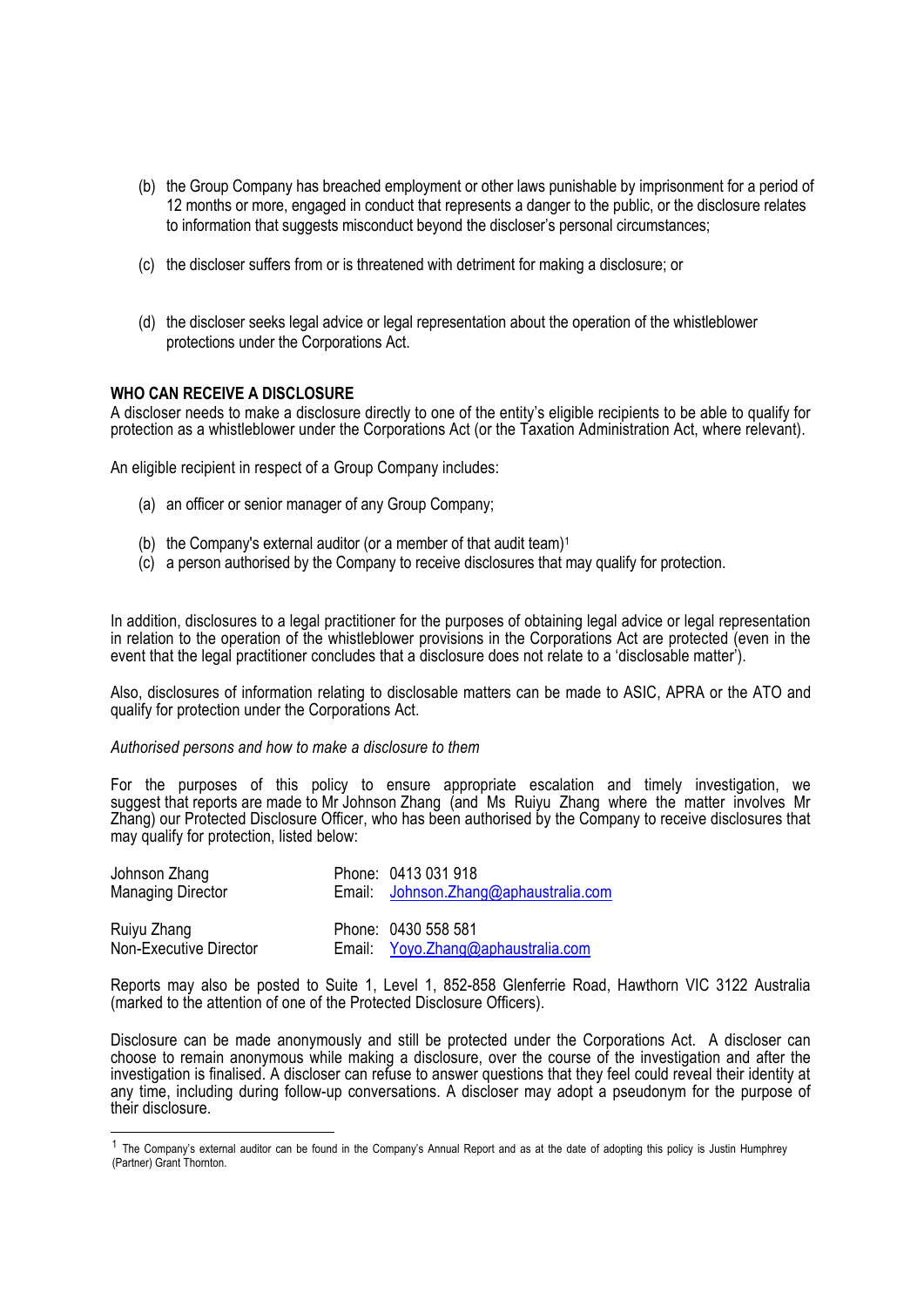#### *Public interest disclosure and emergency disclosures*

Disclosure may be made to a journalist or parliamentarian under certain circumstances and qualify for whistleblower protection.

A 'public interest disclosure' is the disclosure of information to a journalist or a parliamentarian, where:

- (a) at least 90 days have passed since the discloser made the disclosure to ASIC, APRA or another Commonwealth body prescribed by regulation;
- (b) the discloser does not have reasonable grounds to believe that action is being, or has been taken, in relation to their disclosure;
- (c) the discloser has reasonable grounds to believe that making a further disclosure of the information is in the public interest; and
- (d) before making the public interest disclosure, the discloser has given written notice to the body to which the previous disclosure was made that:
	- (i) includes sufficient information to identify the previous disclosure; and
	- (ii) states that the discloser intends to make a public interest disclosure.

An 'emergency disclosure' is the disclosure of information to a journalist or parliamentarian, where:

- (a) the discloser has previously made a disclosure of the information to ASIC, APRA or another Commonwealth body prescribed by regulation;
- (b) the discloser has reasonable grounds to believe that the information concerns a substantial and imminent danger to the health or safety of one or more persons or to the natural environment;
- (c) before making the emergency disclosure, the discloser has given written notice to the body to which the previous disclosure was made that:
	- (i) includes sufficient information to identify the previous disclosure; and
	- (ii) states that the discloser intends to make an emergency disclosure; and
	- (iii) the extent of the information disclosed in the emergency disclosure is no
	- (iv) greater than is necessary to inform the journalist or parliamentarian of the substantial and imminent danger.

It is important for the discloser to understand the criteria for making a public interest or emergency disclosure before seeking to rely on that protection.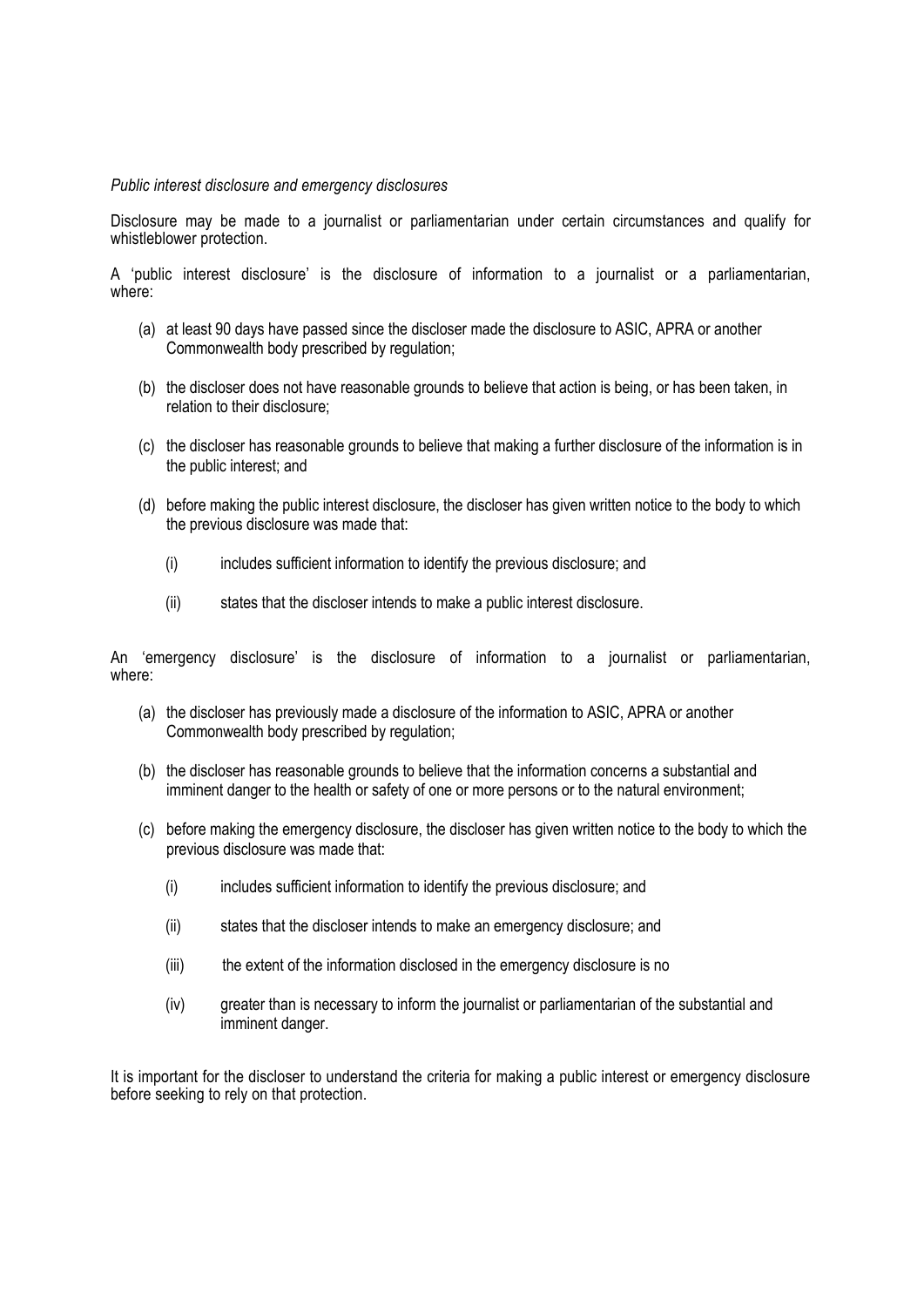#### **LEGAL PROTECTIONS FOR DISCLOSURE**

#### **Identity protection (confidentiality)**

The Company has a legal obligation to protect the confidentiality of a discloser's identity.

A person cannot disclose the identity of a discloser or information that is likely to lead to the identification of the discloser (which they have obtained directly or indirectly because the discloser made a disclosure that qualifies for protection).

The exception is if a person discloses the identity of the discloser:

- (a) to ASIC, APRA, or a member of the Australian Federal Police;
- (b) to a legal practitioner (for the purposes of obtaining legal advice or legal representation about the whistleblower provisions in the Corporations Act); or
- (c) with the consent of the discloser.

A person can disclose the information contained in a disclosure with or without the discloser's consent if:

- (a) the information does not include the discloser's identity;
- (b) the entity has taken all reasonable steps to reduce the risk that the discloser will be identified from the information; and
- (c) it is reasonably necessary for investigating the issues raised in the disclosure.

It is illegal for a person to identify a discloser, or disclose information that is likely to lead to the identification of the discloser, outside the exceptions listed above. A discloser can lodge a complaint with a Protected Disclosure Officer about a breach of confidentiality. A discloser may also lodge a complaint with a regulator, such as ASIC, APRA or the ATO, for investigation.

To protect confidentiality:

- (a) all personal information or reference to the discloser witnessing an event will be redacted;
- (b) the discloser will be referred to in a gender-neutral context; and
- (c) where possible, the discloser will be contacted to help identify certain aspects of their disclosure that could inadvertently identify them.

#### **Protection from detrimental acts or omissions**

A person cannot engage in conduct that causes detriment to a discloser (or another person), in relation to a disclosure, if:

- (a) the person believes or suspects that the discloser (or another person) made, may have made, proposes to make or could make a disclosure that qualifies for protection; and
- (b) the belief or suspicion is the reason, or part of the reason, for the conduct.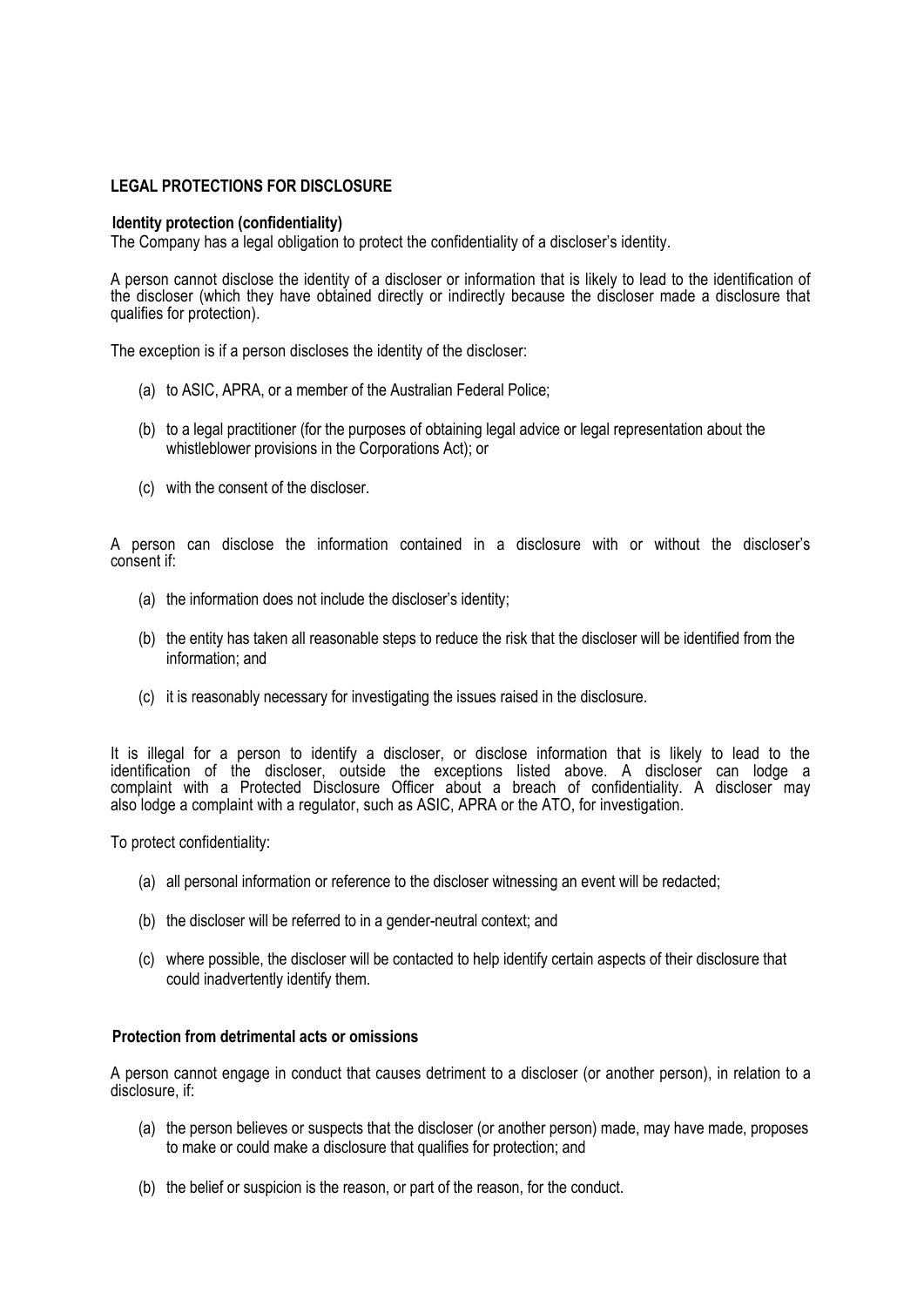In addition, a person cannot make a threat to cause detriment to a discloser (or another person) in relation to a disclosure. A threat may be express or implied, or conditional or unconditional. A discloser (or another person) who has been threatened in relation to a disclosure does not have to actually fear that the threat will be carried out.

Detrimental conduct includes the following:

- (a) dismissal of an employee;
- (b) injury of an employee in his or her employment;
- (c) alteration of an employee's position or duties to his or her disadvantage;
- (d) discrimination between an employee and other employees of the same employer;
- (e) harassment or intimidation of a person;
- (f) harm or injury to a person, including psychological harm;
- (g) damage to a person's property;
- (h) damage to a person's reputation;
- (i) damage to a person's business or financial position; or
- (j) any other damage to a person.

The following are examples of actions that are not detrimental conduct (where relevant):

- (a) administrative action that is reasonable for the purpose of protecting a discloser from detriment (e.g. moving a discloser who has made a disclosure about their immediate work area to another office to prevent them from detriment);
- (b) managing a discloser's unsatisfactory work performance, if the action is in line with the entity's performance management framework;
- (c) all paper and electronic documents and other materials relating to disclosures will be stored securely; and
- (d) access to all information relating to a disclosure will be limited to those directly involved in managing and investigating the disclosure.

Depending on the position of the discloser, the Company will take steps reasonably necessary to ensure that the person is protected from detrimental action or omission.

#### **Compensation and other remedies**

A discloser (or any other employee or person) can seek compensation and other remedies through the courts if: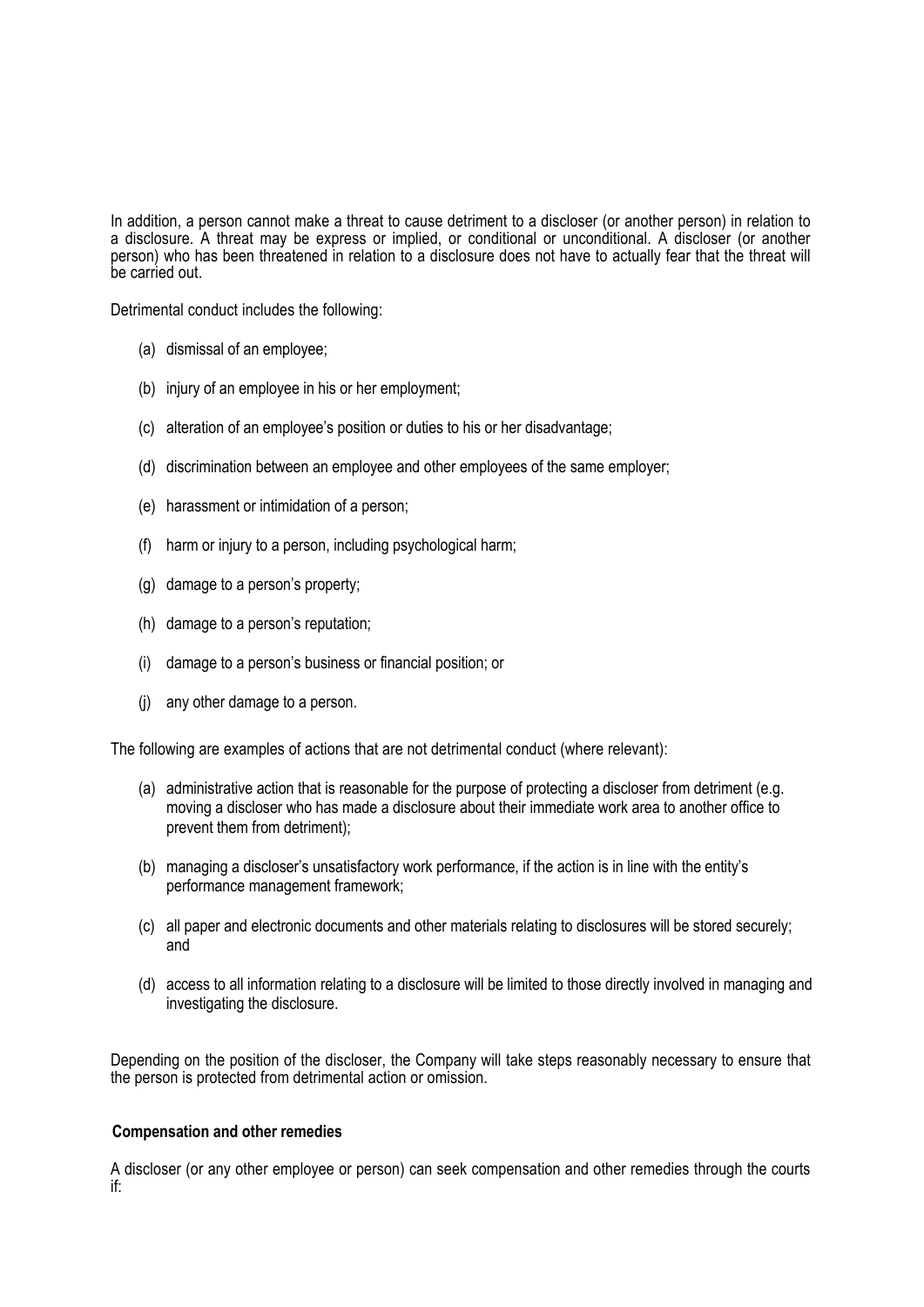- (a) they suffer loss, damage or injury because of a disclosure; and
- (b) the entity failed to take reasonable precautions and exercise due diligence to prevent the detrimental conduct.

Disclosers are encouraged to seek independent legal advice.

#### **Civil, criminal and administrative liability protection**

A discloser is protected from any of the following in relation to their disclosure:

- (a) civil liability (e.g. any legal action against the discloser for breach of an employment contract, duty of confidentiality or another contractual obligation);
- (b) criminal liability (e.g. attempted prosecution of the discloser for unlawfully releasing information, or other use of the disclosure against the discloser in a prosecution (other than for making a false disclosure)); and
- (c) administrative liability (e.g. disciplinary action for making the disclosure).

The protections do not grant immunity for any misconduct a discloser has engaged in that is revealed in their disclosure.

#### **HANDLING AND INVESTIGATING A DISCLOSURE**

The Company will investigate all matters disclosed under this policy as soon as practicable after the matter has been reported. A Protected Disclosure Officer may, with your consent, appoint a person to assist in the investigation of a disclosure. Where appropriate, the Company will<br>keep you informed regarding the investigation's progress and/or outcome (subiect to keep you informed regarding the investigation's progress and/or outcome (subject to considerations of the privacy of those against whom allegations are made). In some circumstances, it may not be appropriate to disclose the outcome of an investigation to a discloser.

The investigation will be conducted in an objective and fair manner, and otherwise as is reasonable and appropriate having regard to the nature of the Reportable Conduct and the circumstances.

While the particular investigation process and enquiries adopted will be determined by the nature and substance of the report, in general, as soon as practicable upon receipt of the disclosure, if the report is not anonymous, a Protected Disclosure Officer or investigator will contact you to discuss the investigation process including who may be contacted and such other matters as are relevant to the investigation.

Where a report is submitted anonymously, the Company will conduct the investigation and its enquiries based on the information provided to it, having removed any information that is likely to lead to the identification of the discloser. The Company may not be able to undertake an investigation if it is not able to contact the discloser (e.g. if a disclosure is made anonymously, does not provide sufficient information for an investigation to be conducted, and the discloser has refused to provide, or has not provided, a means of contacting them).

The Protected Disclosure Officer (or his or her appointee) will prepare a written report summarising the investigation's findings. The report will not include any information that will compromise the confidentiality of a discloser's identity, unless the discloser otherwise consents. The report will be provided to the board of directors of the Company.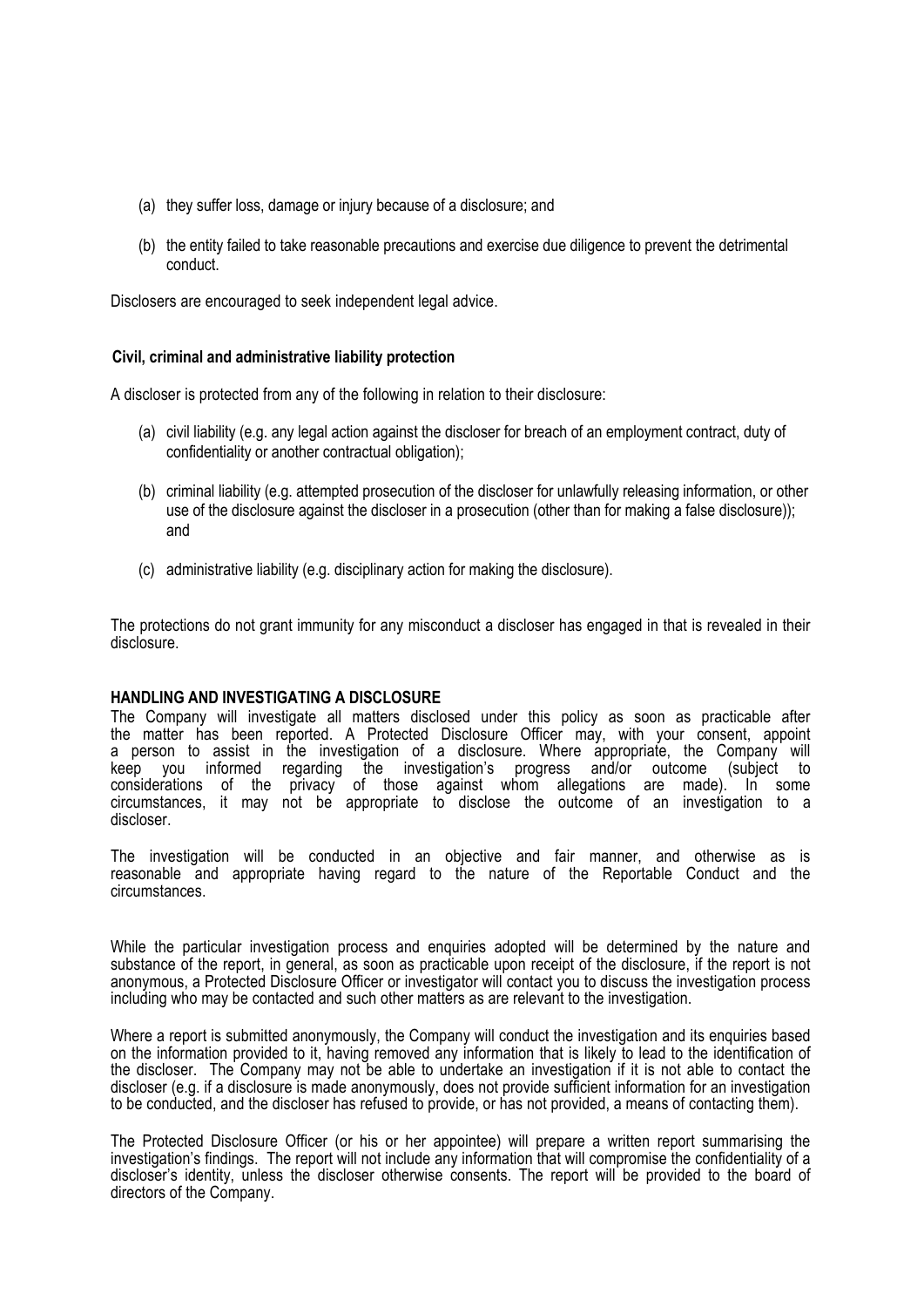All files and records created from an investigation will be retained securely.

Unauthorised release of information to someone not involved in the investigation (other than senior managers or directors who need to know to take appropriate action, or for corporate governance purposes) without consent of a discloser will be a breach of this policy.

Disclosers are assured that a release of information in breach of this policy will be regarded as a serious matter and will be dealt with under the Company's disciplinary procedures.

#### **ENSURING FAIR TREATMENT OF INDIVIDUALS MENTIONED IN A DISCLOSURE**

If a disclosure identifies an employee of a Group Company (either by name or in another manner by the employee can be identified), then:

- (a) disclosures will be handled confidentially, when it is practical and appropriate in the circumstances;
- (b) an employee who is the subject of a disclosure will be advised about the subject matter of the disclosure as and when required by principles of natural justice and procedural fairness and prior to any actions being taken—for example, if the disclosure will be the subject of an investigation; and
- (c) an employee who is the subject of a disclosure may contact the entity's support services (e.g. counselling).

#### **POLICY ACCESSIBILITY**

This policy will be available on the Company's website.

#### **DUTIES OF EMPLOYEES IN RELATION TO REPORTABLE CONDUCT**

It is expected that employees of the Company who become aware of actual or suspect on reasonable grounds, potential cases of Reportable Conduct will make a report under this policy or under other applicable policies.

#### **GROUP REPORTING PROCEDURES**

Group Companies and Protected Disclosure Officers (as appropriate) will report to the Company's board on the number and type of whistleblower incident reports annually, to enable the Company to address any issues at a Group level.

These reports will be made on a 'no names' basis, maintaining the confidentiality of matters raised under this policy.

#### **AMENDMENT POLICY**

This policy cannot be amended without approval of the Company Board. It will be reviewed from time to time to ensure that it remains effective and meets best practice standards and the needs of the Company.

*Change History*  **Date Change Reason** 20 December 2019 Policy adopted by the Board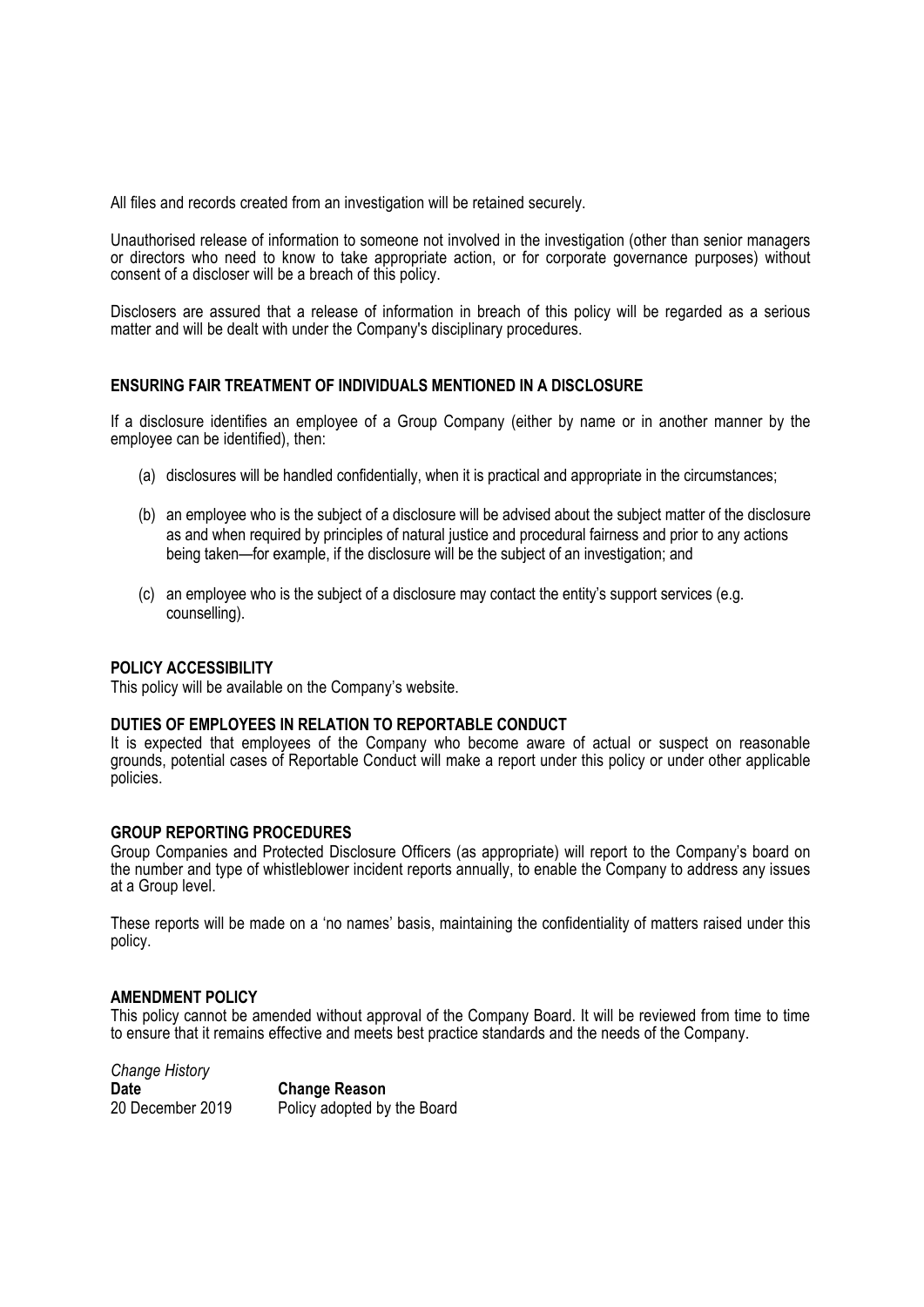# **Annexure A**

#### **Special protections under the Corporations Act2**

The Corporations Act gives special protection to disclosures about any misconduct or improper state of affairs relating to the Company if the following conditions are satisfied:

| <b>No</b>                                                                                                                                                                                                                                                                                                                                                                                                                                                                                                                                                                          | <b>Condition</b>                                                                                                 | <b>Description</b>                                                                                                                                                                                                                                                                                                                                                                                                                                                                 |
|------------------------------------------------------------------------------------------------------------------------------------------------------------------------------------------------------------------------------------------------------------------------------------------------------------------------------------------------------------------------------------------------------------------------------------------------------------------------------------------------------------------------------------------------------------------------------------|------------------------------------------------------------------------------------------------------------------|------------------------------------------------------------------------------------------------------------------------------------------------------------------------------------------------------------------------------------------------------------------------------------------------------------------------------------------------------------------------------------------------------------------------------------------------------------------------------------|
| 1                                                                                                                                                                                                                                                                                                                                                                                                                                                                                                                                                                                  | Eligible<br>The whistleblower is or has been:<br>Whistleblower<br>(a) an officer or employee of a Group Company; |                                                                                                                                                                                                                                                                                                                                                                                                                                                                                    |
|                                                                                                                                                                                                                                                                                                                                                                                                                                                                                                                                                                                    |                                                                                                                  | (b) an individual who supplies goods or services to a Group Company or an<br>employee of a person who supplies goods or services to a Group Company;<br>(c) an individual who is an associate of a Group Company; or<br>(d) a relative, dependent or dependent of the spouse of any individual<br>referred to at (a) to (c) above.                                                                                                                                                 |
| $\overline{2}$                                                                                                                                                                                                                                                                                                                                                                                                                                                                                                                                                                     | Eligible<br>Employee                                                                                             | The report is made to:<br>(a) a Protected Disclosure Officer;<br>(b) an officer or senior manager of a Group Company concerned;<br>(c) the Company's external auditor (or a member of that audit team) <sup>3</sup> ;<br>(d) an actuary of a Group Company;<br>(e) ASIC;<br>(f) APRA; or<br>(g) a legal practitioner for the purpose of obtaining legal advice or legal<br>representation in relation to the operation of the whistleblower provisions in the<br>Corporations Act. |
| 3                                                                                                                                                                                                                                                                                                                                                                                                                                                                                                                                                                                  | Disclosable<br><b>Matters</b>                                                                                    | The whistleblower has reasonable grounds to suspect that the information being disclosed<br>concerns misconduct, or an improper state of affairs or circumstances in relation to the<br>Company Group. This may include:<br>(a) a breach of legislation including the Corporations Act;<br>(b) an offence against the Commonwealth punishable by imprisonment for 12<br>months or more; or<br>(c) conduct that represents a danger to the public or financial system.              |
|                                                                                                                                                                                                                                                                                                                                                                                                                                                                                                                                                                                    |                                                                                                                  | Examples of conduct which may amount to a breach of the Corporations Act include:                                                                                                                                                                                                                                                                                                                                                                                                  |
| Insider trading<br>$\bullet$<br>Insolvent trading<br>$\bullet$<br>Breach of the continuous disclosure rules<br>$\bullet$<br>Failure to keep accurate financial records<br>$\bullet$<br>Falsification of accounts;<br>$\bullet$<br>Failure of a director or other officer of the Group to act with the care and diligence that a reasonable person would<br>$\bullet$<br>exercise or to act in good faith in the best interests of the corporation or failure of a director to give notice of any<br>material personal interest in a matter relating to the affairs of the Company. |                                                                                                                  |                                                                                                                                                                                                                                                                                                                                                                                                                                                                                    |

<sup>2</sup> See Part 9.4AAA of the Corporations Act 2001 (Cth).

<sup>&</sup>lt;sup>3</sup> The Company's external auditor can be found in the Company's Annual Report as at the date of adopting this policy is Justin Humphrey (Partner) Grant Thornton.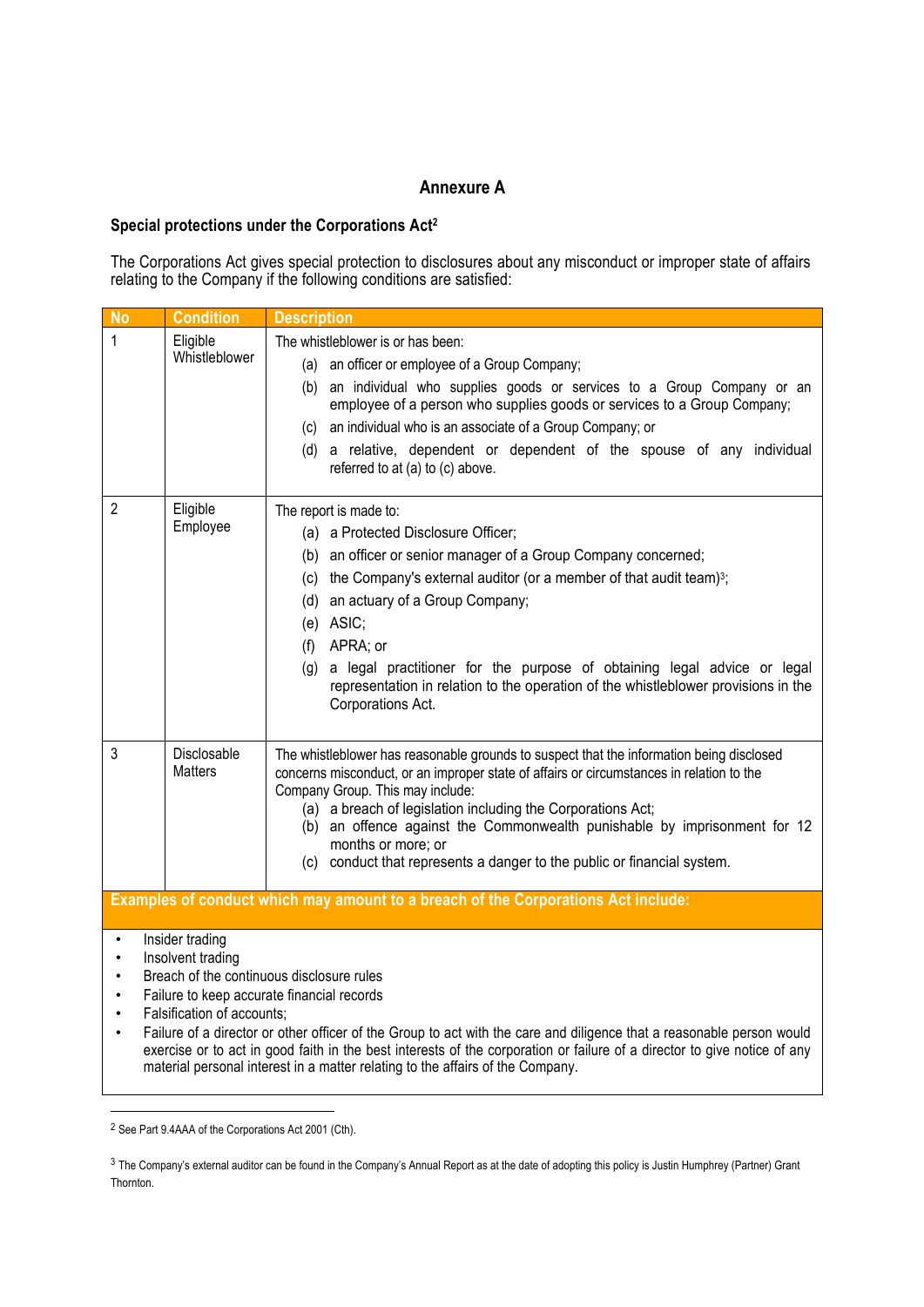| <b>No</b> | The protections given by the Corporations Act when these conditions are met are:                                                                                                                                                                                                                                    |
|-----------|---------------------------------------------------------------------------------------------------------------------------------------------------------------------------------------------------------------------------------------------------------------------------------------------------------------------|
|           | The whistleblower is immune from any civil, criminal or administrative legal action (including disciplinary action)<br>for making the disclosure.                                                                                                                                                                   |
| 2         | No contractual or other remedies may be enforced, and no contractual or other right may be exercised, against<br>the whistleblower for making the report.                                                                                                                                                           |
| 3         | In some circumstances, the reported information is not admissible against the whistleblower in criminal<br>proceedings or in proceedings for the imposition of a penalty <sup>4</sup> .                                                                                                                             |
| 4         | Anyone who causes or threatens to cause detriment to a whistleblower or another person in the belief or<br>suspicion that a report has been made, or may have been made, proposes to or could be made, may be guilty of<br>an offence and may be liable for damages.                                                |
| 5         | A whistleblower's identity cannot be disclosed to a Court or tribunal except where considered necessary.                                                                                                                                                                                                            |
| 6         | The person receiving the report commits an offence if they disclose the substance of the report or the<br>whistleblower's identity, without the whistleblower's consent, to anyone except ASIC, APRA, the AFP or a lawyer<br>for the purpose of obtaining legal advice or representation in relation to the report. |

| <b>Confidentiality</b>                                                                                                       |                                                                                                                                            |  |
|------------------------------------------------------------------------------------------------------------------------------|--------------------------------------------------------------------------------------------------------------------------------------------|--|
| If a report is made, the identity of the discloser must be kept confidential unless one of the following exceptions applies: |                                                                                                                                            |  |
|                                                                                                                              | The discloser consents to the disclosure of their identity.                                                                                |  |
| 2                                                                                                                            | Disclosure of details that might reveal the discloser's identity is reasonably necessary for the effective<br>investigation of the matter. |  |
| 3                                                                                                                            | The concern is reported to ASIC, APRA, or the AFP.                                                                                         |  |
|                                                                                                                              | The concern is raised with a lawyer for the purpose of obtaining legal advice or representation.                                           |  |

<sup>4</sup> Such as where the disclosure has been made to ASIC or APRA, or where the disclosure qualifies as a public interest or emergency disclosure.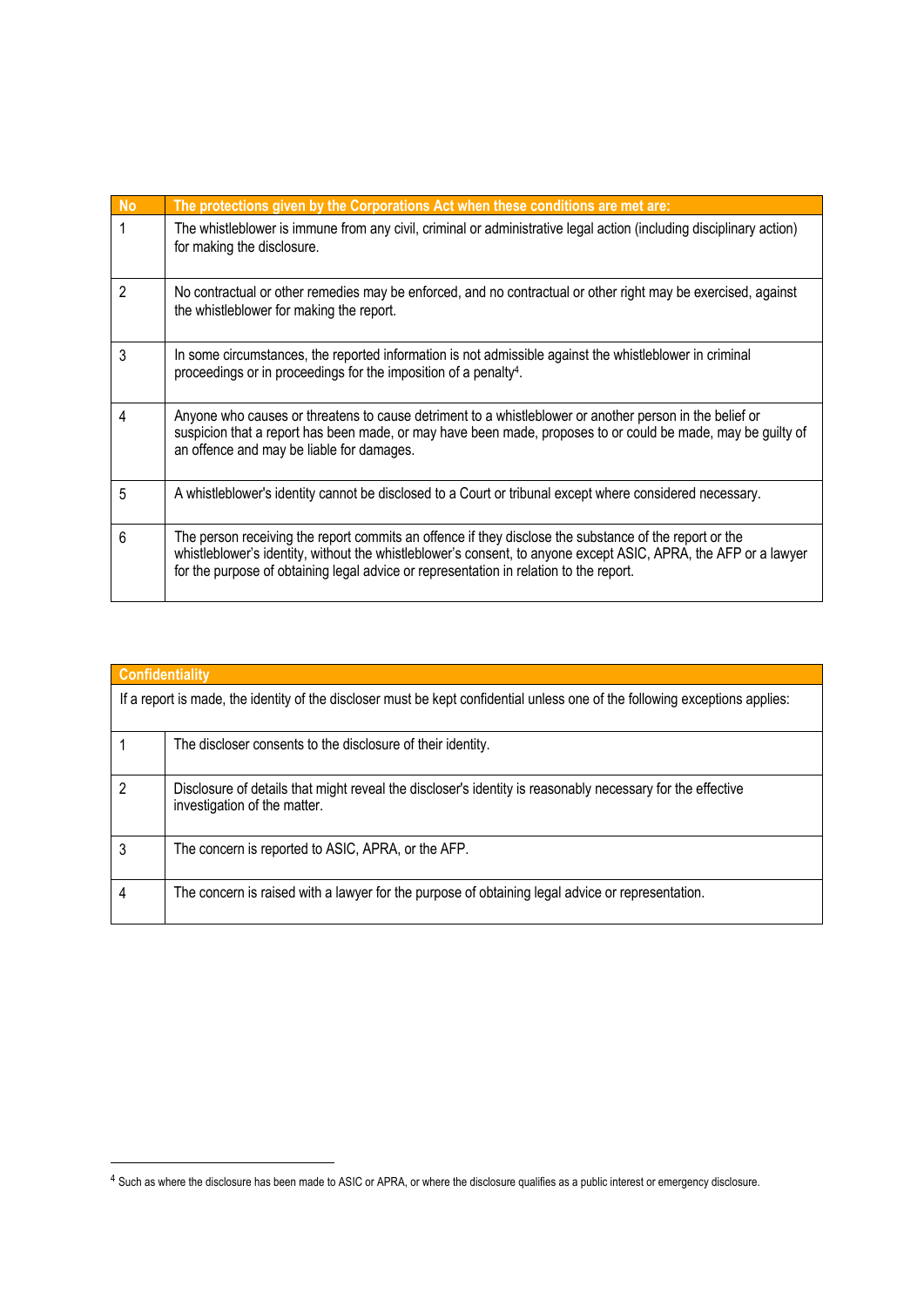# **Annexure B**

#### **Special protections under the Taxation Administration Act**

The Taxation Administration Act gives special protection to disclosures about a breach of any Australian tax law by the Company or misconduct in relation to the Group's tax affairs if the following conditions are satisfied:

| <b>No</b>      | <b>Condition</b>                             | <b>Description</b>                                                                                                                                                                                                                                                                                                                                                                                                                                                                                                                                                                                                                                                                           |
|----------------|----------------------------------------------|----------------------------------------------------------------------------------------------------------------------------------------------------------------------------------------------------------------------------------------------------------------------------------------------------------------------------------------------------------------------------------------------------------------------------------------------------------------------------------------------------------------------------------------------------------------------------------------------------------------------------------------------------------------------------------------------|
| 1              | Eligible<br>Whistleblower                    | The whistleblower is or has been:<br>(a) an officer or employee of a Group Company;<br>(b) an individual who supplies goods or services to a Group Company or an<br>employee of a person who supplies goods or services to a Group Company;<br>(c) an individual who is an associate of a Group Company;<br>(d) a spouse, child, dependent or dependent of the spouse of any individual<br>referred to at (a) to (c) above.                                                                                                                                                                                                                                                                  |
| $\overline{2}$ | Eligible<br>Employee                         | The report is made to:<br>(a) a Protected Disclosure Officer;<br>(b) a director, secretary or senior manager of a Group Company concerned;<br>any Group Company external auditor (or a member of that audit team) <sup>5</sup> ;<br>(c)<br>(d) a registered tax agent or BAS agent who provides tax or BAS services to a<br>Group Company <sup>6</sup> ;<br>(e) any other employee or officer of the Company who has functions or duties<br>relating to tax affairs of the Company (e.g. an internal accountant) (Company<br>recipients);<br>the Commissioner of Taxation; or<br>(f)<br>(g) a lawyer for the purpose of obtaining legal advice or representation in<br>relation to a report. |
| 3              | Reports<br>to<br>Company<br>recipient        | If the report is made to a Company recipient, the whistleblower:<br>(a) has reasonable grounds to suspect that the information indicates misconduct,<br>or an improper state of affairs or circumstances, in relation to the tax affairs of<br>a Group Company or an associate of that company; and<br>considers that the information may assist the Company recipient to<br>(b)<br>perform functions or duties in relation to the tax affairs of a Group Company or<br>an associate of the Company.                                                                                                                                                                                         |
| 4              | Reports<br>to<br>Commissioner<br>of Taxation | If the report is made to the Commissioner of Taxation, the whistleblower considers that the<br>information may assist the Company recipient to perform functions or duties in relation to the<br>tax affairs of a Group Company or an associate of the company.                                                                                                                                                                                                                                                                                                                                                                                                                              |

<sup>&</sup>lt;sup>5</sup> The Company's external auditor can be found in the Company's Annual Report as at the date of adopting this policy is Justin Humphrey (Partner) Grant Thornton.

<sup>6</sup> The Company's tax agent as at as at the date of adopting this policy is Grant Thornton.